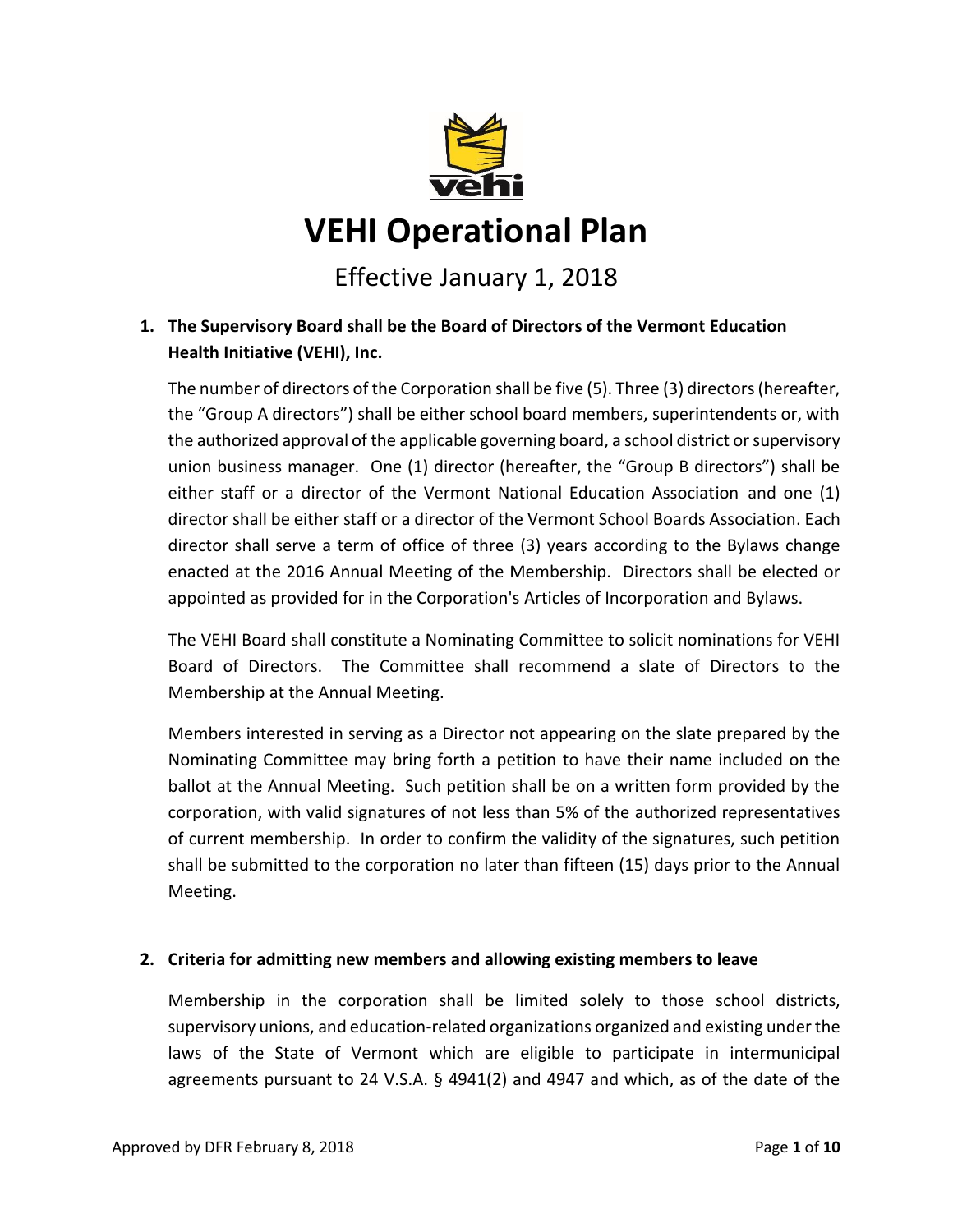Corporation's annual meeting, have in force a valid and binding agreement for the provision of services from the Corporation.

VEHI shall have a health program and a dental program and separate Member Agreements shall be required for each program.

Members which leave the program shall be eligible to rejoin on either January 1 or July 1 of any year after a minimum of 24-months outside the program.

The provisions and criteria setting forth the respective rights and obligations of VEHI and participating members upon members election to terminate participation in a program are set forth in the Member Participation Agreements at Sections II(b) and IX of the Medical Benefits Agreement and Sections II(b)and VIII of the Dental Benefits Agreement.

**3. The responsibility of the Board for fixing contributions to the Association, maintaining reserves, levying and collecting assessments for deficiencies, disposing of surpluses, and administering the Association in the event of termination or insolvency**

#### **a. Fix contributions:**

For the purpose of funding a Program, the Members shall make contributions to VEHI in the manner prescribed in the Member Participation Agreement. See section 4 for specifics.

#### **b. Maintain Fund Balance:**

VEHI shall calculate and maintain a separate fund balance for each VEHI program.

It is VEHI's goal to maintain a fund balance equal to one year's claims for its Dental Program. Based on a 2017 independent actuarial analysis, VEHI's goal for the Health Program is to maintain a fund balance equal to 15% of annual total expenditures.

#### **c. Levy and collect assessments for deficiencies:**

The Board of Directors of VEHI, in accordance with its program-specific Member Participation Agreement, may levy upon its members an additional assessment whenever needed to supplement the Program's fund balance to assure payment of its obligations. A member may be assessed for any Fund Year during which the member participated in the Program. Such assessment may be made up to 36 months after the end of the Program's Fund Year even if the member has discontinued membership in the Program. Any assessments shall be payable to VEHI in accordance with the payment schedule for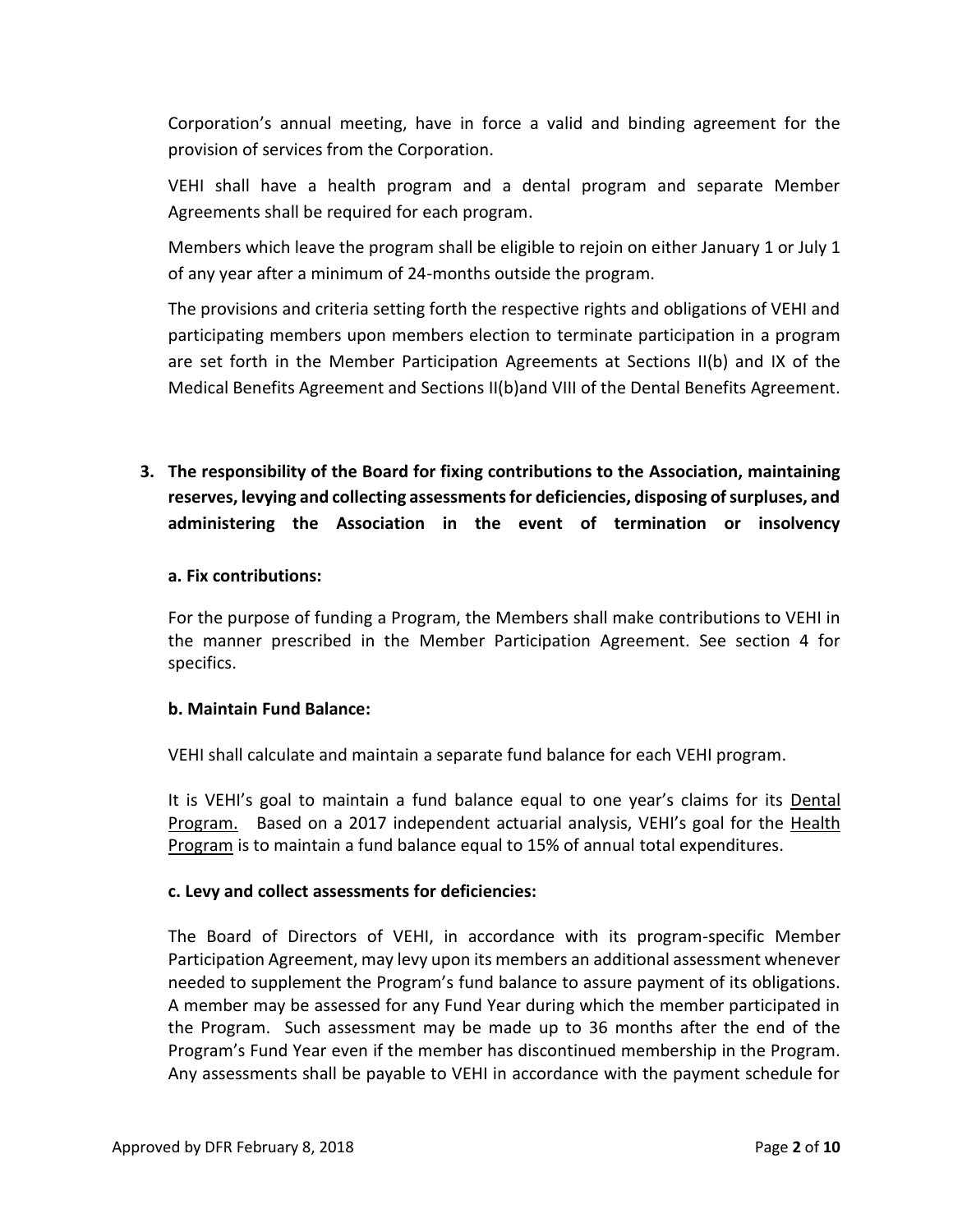such assessments established by the Board of Directors in conjunction with the Department of Financial Regulation.

## **d. Distribution of surplus funds:**

Any fund balance at the end of a plan year, as determined from the annual audited financial statement, in excess of the amounts required by the Commissioner of the Department of Financial Regulation shall be retained and employed by the Board of Directors to benefit of the members of the program that produced the fund balance. This benefit may take the form of enhanced member benefits, investments in wellness and health promotion activities, or reduction in contributions in subsequent years. All such reductions in contributions are subject to the rate review process outlined in law.

## **e. Administration in the event of insolvency or termination:**

The VEHI Board of Directors retains the obligation to administer the Program in the event of the Program's insolvency or termination. The Board shall continue to administer the Program until all claims have been settled or paid or losses have been commuted to an insurer acceptable to the Commissioner.

In the event of termination of a VEHI program, the Board of Directors shall, after paying or making provision for the payment of all liabilities and expenses of the Program, dispose of the remaining Program fund balance according to a plan developed by the Board in alignment with the following principles, subject to the approval of the Commissioner of the Department of Financial Regulation [DFR].

Principles for disposition of assets:

- 1. There may be continued operations which require some retention of a portion of the funds. Such determination would reflect the input of the membership.
- 2. Assets may be distributed to eligible members based on a formula established by the Board, subject to approval of the DFR. Such formula is to take into account premium contribution amounts and years in the Program.
- 3. All members during the final year of the Program are eligible for such distributions.

#### 4. **The methodology for establishing the annual contribution rates of its Members**

VEHI will establish its members' contribution rates based on pro forma rates, taking into account its current net position and other environmental factors. In addition, the VEHI Board may contract with one or more independent actuaries to inform the rates filed with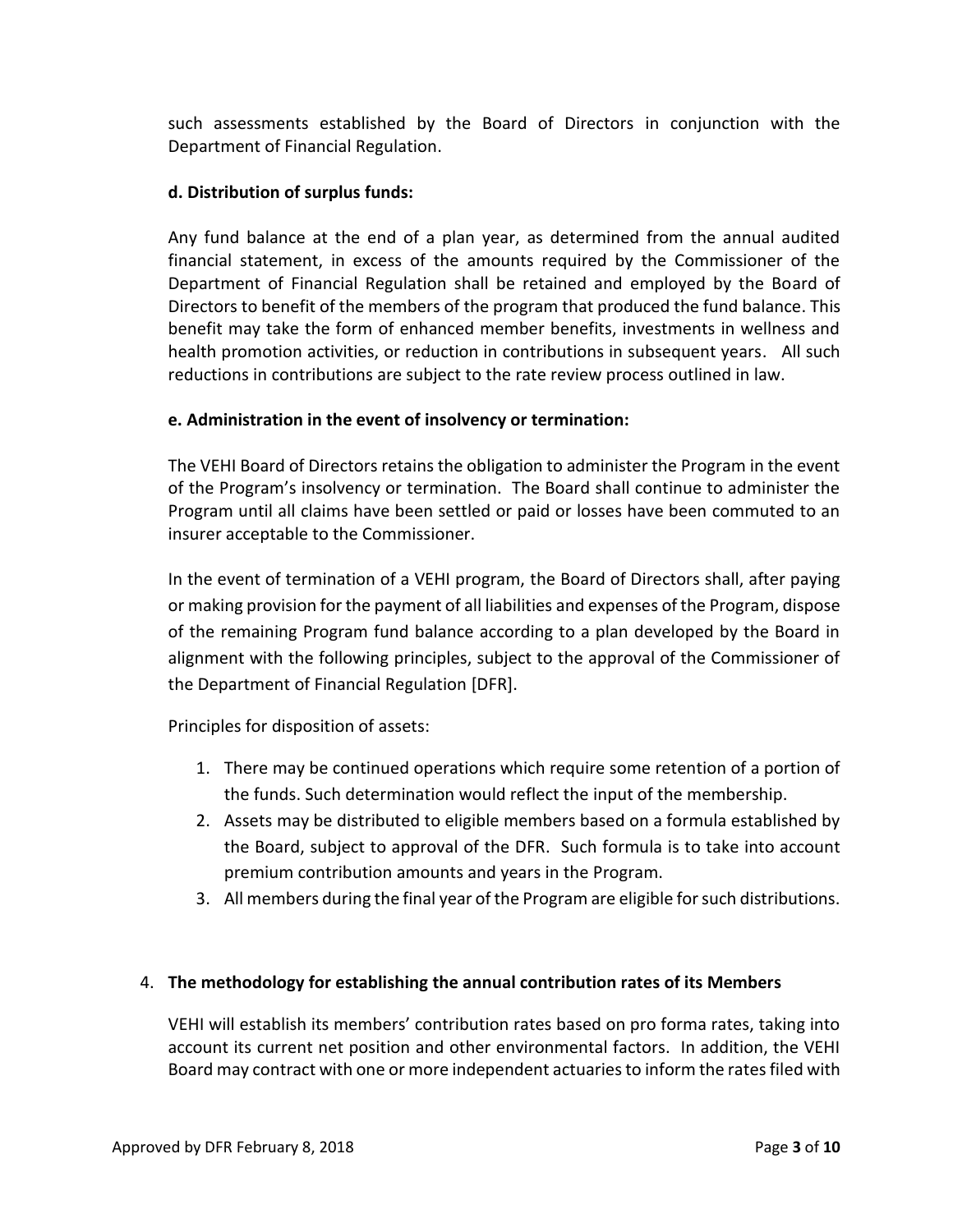the Department of Financial Regulation. Final rate determination for each Program is to be made as stipulated by law.

## **5. A description of underwriting practices (summarized)**

Members and prospective members of VEHI's Health or Dental Programs must meet the following underwriting guidelines for participation in the Program.

- a. Must be a Vermont school district (K-12), supervisory union, an Approved and recognized Independent School in Vermont or education-related organization, as defined in Chapter 121 of Title 24 of the Vermont Statutes Annotated.
- b. The Board reserves the right in its sole discretion to reject any and all applications for membership in any VEHI Program.
- **6. A description of trade, marketing and claims practices, including a statement that claims handling practices will adhere to the requirements of 8 V.S.A. Section 4723 and Section 4724 and regulations promulgated thereunder and biographies describing the experience and qualifications of persons who shall market the Plan. Persons who market the Plan are subject to approval by the Commissioner**

#### **a. Trade, Marketing and Claim Practices**

**Trade:** VEHI operates in a narrow market of potential members consisting of public and eligible private schools in the State of Vermont. VEHI offers its members health, dental and wellness programs. VEHI is a non-profit, tax-exempt organization. At the present time, all public schools participate in VEHI's health and wellness program and an estimated two thirds participate in its dental program. VEHI offers cost effective programs which are designed to benefit its members. If a particular VEHI program was no longer effective, it would stop offering that program.

**Marketing:** VEHI is jointly governed and managed by the Vermont School Boards Insurance Trust and the Vermont-NEA and as such, has the ability to market its programs in a very efficient way with limited effort. At present, Laura Soares and Mark Hage market all VEHI programs to existing and potential member schools. The individuals mentioned above provide day to day support to members and plan participants on an as needed basis. Biographies are on file with DFR. Mage Hage is the current Director of Benefits at the Vermont – NEA and Laura Soares is the President of VSBIT and VEHI. These individuals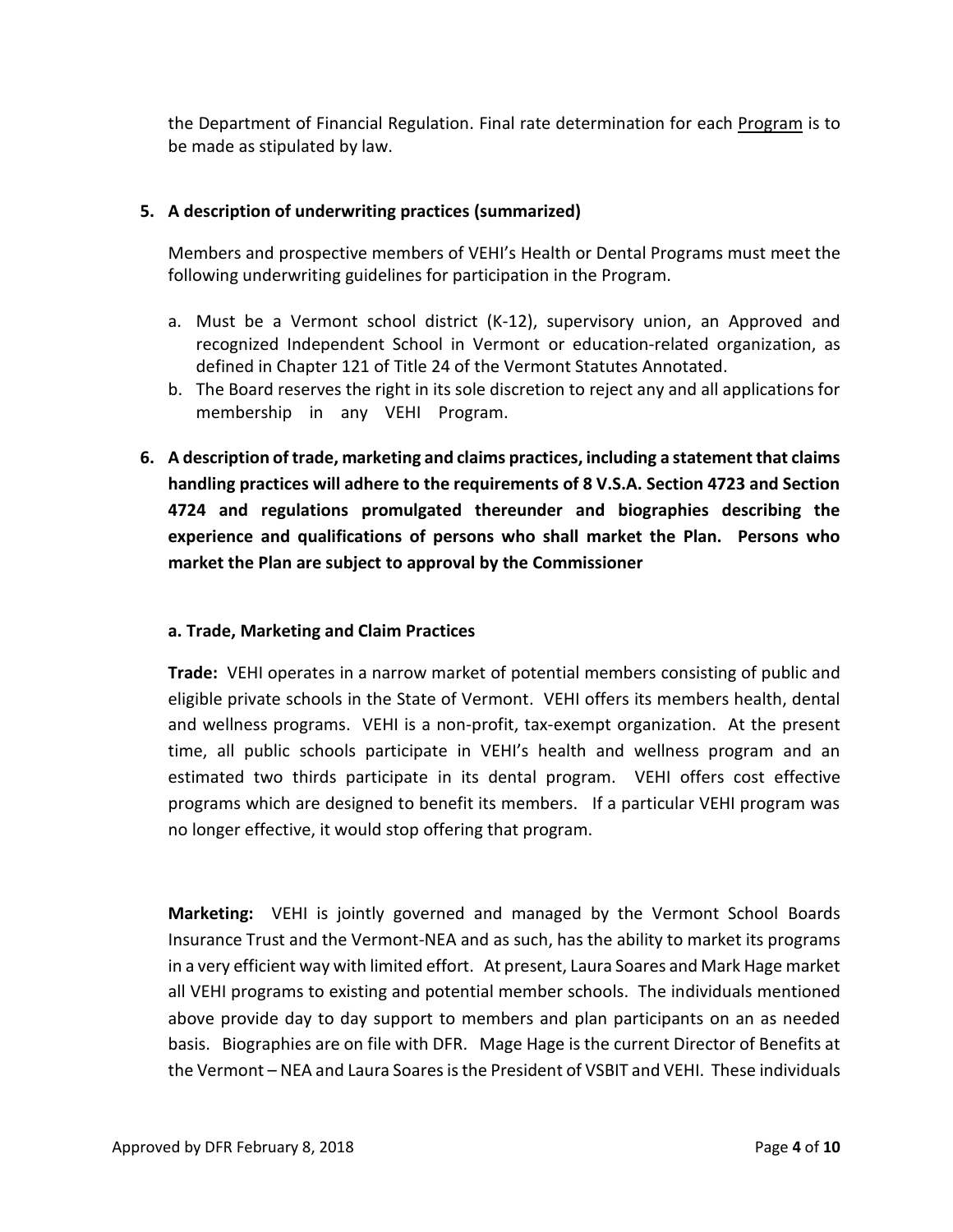have substantial knowledge of Vermont schools, the industry and experience managing the overall VEHI operation.

**Claims Practices:** VEHI uses third parties to administer claims. Below is a description of their claims practices:

### **Health Program:**

VEHI contracts on an annual basis with Blue Cross Blue Shield of Vermont under an Administrative Services Only (ASO) Agreement to administer health benefits to members. Under the ASO agreement, VEHI assumes the risk for the cost of health services provided under its self-funded health program. VEHI pays BCBSVT an administrative fee, and in exchange, BCBSVT provides claims processing and payment, preparation of plan documentation and reports, customer service, and monthly invoicing to member schools, districts, and supervisory unions as directed by VEHI. In addition, BCBSVT provides plan participants access to the largest network access and network discounts available.

VEHI regularly evaluates how to best administer the health program on behalf of VEHI members.

## **BCBSVT Claims Practices**

BCBSVT receives the vast majority of claims electronically and the remainder on paper from both providers and members. All paper claims are imaged and date stamped and an image is also created for each electronic claim. Claim images are indexed and stored electronically making them available for processing as well as retrieval for research and audit purposes. Electronic claim records are loaded into the claim processing system and paper claims are manually data entered into the same system.

Claims are processed in batch mode on a daily basis. They are put through a number of edit types to ensure accuracy, application of benefits and payment amounts. These include:

- · Data integrity
- · Provider eligibility
- · Benefit verification and application of cost shares and benefit limits
- · Claim Check coding edits
- · Duplicate claim checks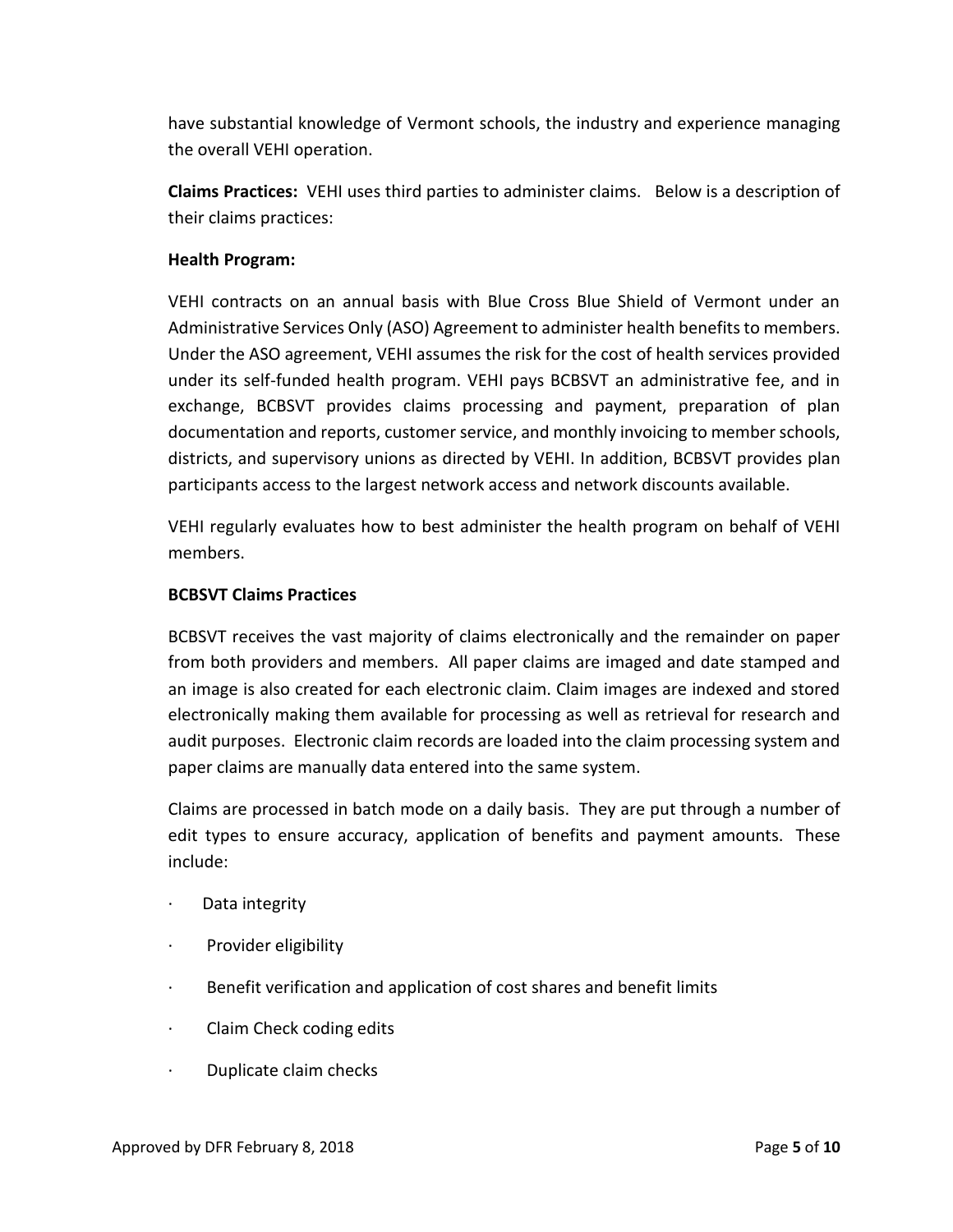- · Calculation of allowed amounts
- · Checking for COB and subrogation

After editing, claims will either be ready to pay or deny or they may be pended for further manual review and adjudication. Currently, the vast majority of claims are autoadjudicated. Pended claims edits are worked by the adjudication staff and claims are manually set to pay or deny based on their review. In some cases, claims may require additional information from the provider or review by clinical staff for final payment determination. All fully adjudicated claims are paid weekly to plan participants and weekly to providers. Checks for providers are batch processed.

#### **Dental Program: .**

VEHI contracts on an annual basis with Northeast Delta Dental under an Administrative Services Only (ASO) Agreement to provide dental benefits to members. Under the ASO agreement, VEHI assumes the risk for the cost of dental services provided under its selffunded dental program. VEHI pays Northeast Delta Dental a monthly per employee per month administrative fee, and in exchange, Northeast Delta Dental provides claims processing and payment, preparation of plan documentation and reports, customer service, and monthly premium invoicing to member schools, districts, and supervisory unions. In addition, Delta Dental provides the largest network access and network discounts available.

VEHI regularly evaluates how to best administer the Dental program on behalf of VEHI members.

#### **Northeast Delta Dental Claims Practices .**

Northeast Delta Dental processes claims and makes payment directly to participating providers, and then invoices VEHI for claims paid on behalf of its members. Claim payments and determinations for subscribers are made based on the subscriber's assigned benefits including plan maximums, deductibles, and co-insurance levels. Northeast Delta Dental uses a fully-integrated claim and customer service system specifically built for dental claim processing. The vast majority of claims are automatically adjudicated through this system. Claims that do not drop to pay are suspended for review and resolution by specific departments. Claims with certain parameters are routed to the Dental Consultants in the Professional Review area. The Dental Consultants review claims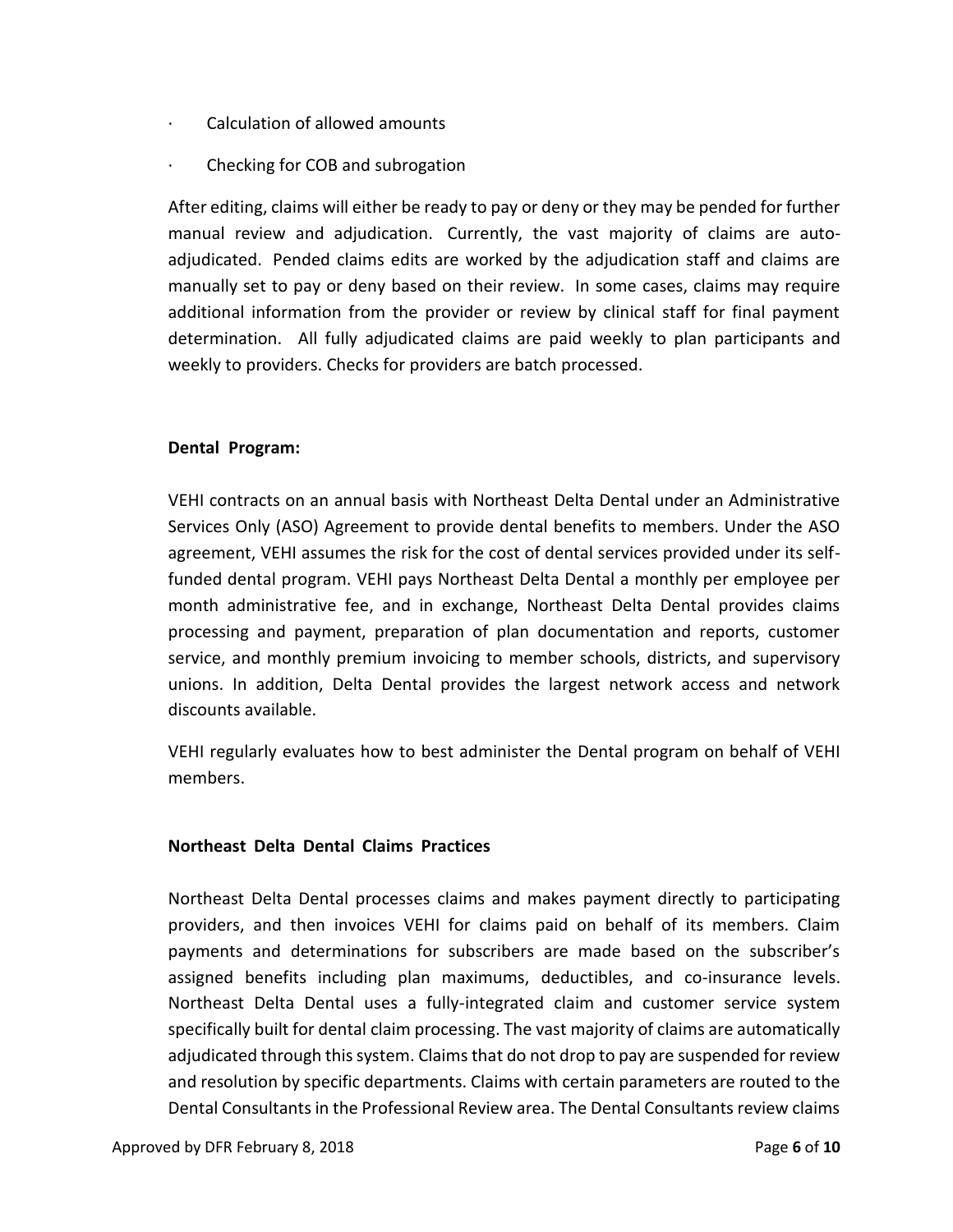concerning surgical and periodontal services. In addition, all requests from dentists for individual consideration and unusual or difficult cases requiring clinical expertise are referred to the Consultants. Claims resulting in benefit payments are paid directly to participating providers. When a subscriber visits a non-participating provider, reimbursement is made to the patient.

Claim payments to providers are based on the lesser of the dentist's submitted fee or Delta Dental's Maximum Allowable Charge (MAC) based on the provider's network participation status. All Delta Dental participating providers have agreed to accept Delta Dental's MAC fee as payment in full, and agree not to charge the patients for any balances above Delta Dental's MAC fee. Participating network providers also agree to submit the claim for the patient and not to charge the patient at the time of service for any covered portion of the service. The VEHI dental plan uses both the broad Delta Dental Premier network and the more deeply discounted Delta Dental PPO network. Patients receiving services from providers in either network receive the network advantages noted above. Patients that visit Delta Dental PPO providers receive even more out-of-pocket savings.

This intermunicipal insurance program shall be subject to and operate under the provisions of 8 V.S.A. Chapter 129 and the regulations promulgated thereunder governing unfair trade, market and claim practices.

#### **b. Claims Management**

VEHI has contracted with BCBSVT or NEDD for all claims services. These partnerships will be reviewed periodically, however VEHI will continue to contract with a licensed carrier.

#### **c. Claims Handling Specifications:**

#### **i. Staffing Requirements**

**Client Account Manager** – VEHI requires that an overall account manager be assigned. This person will be VEHI's primary contact.

**Experience** – VEHI requires that only experienced, qualified staff be assigned to handle claims.

**Visits** – VEHI account managers will visit member schools in Vermont to become familiar with their operations and attend member informational meetings as requested.

**Claims** – All claims will be adjusted electronically. Individual case management or other cost-reduction methods will be used when appropriate.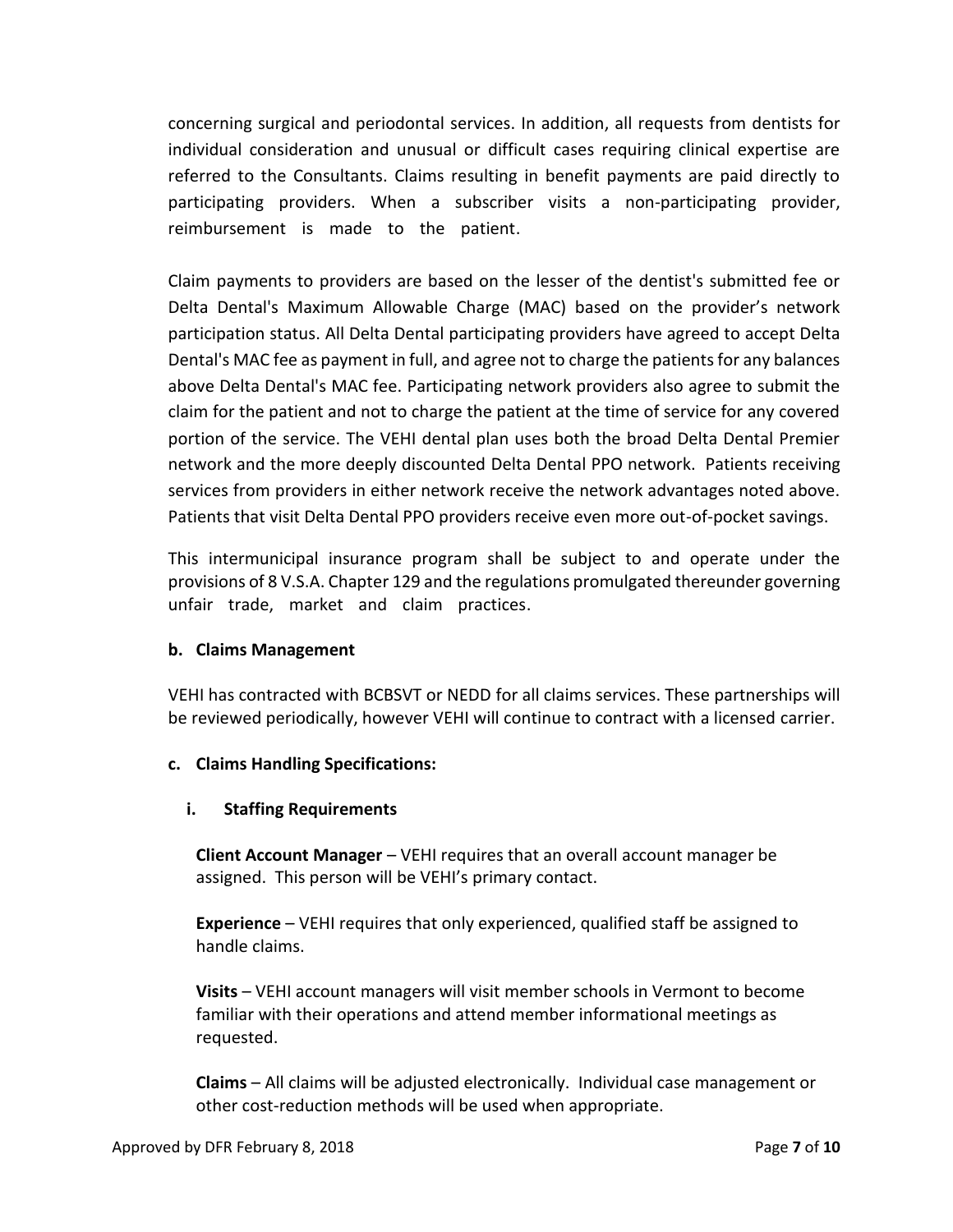#### **ii. Service Requirements**

**Claim Acknowledgement** – An Explanation of Benefits (or EOB) shall be made available on the secure patient portal by the third-party administrator once a month.

**Statutory Reporting** – VEHI will work with the third-party administrator to complete all state-specific statutory reporting requirements.

**Claim Audit** – VEHI or its representative may audit the third-party administrator for compliance with the agreed to service specifications and general adjusting practices.

**Subrogation**. If subrogation is involved, the third-party administrator will provide notice to VEHI in regular reporting format.

**Payments**. It is VEHI's policy that all obligations are paid promptly and accurately in accordance with the individual benefits description.

#### **iii. Special Reports**

The third-party administrator will provide regular reports for VEHI's use. The reports include industry standard data with respect to types of claims, including but not limited to inpatient, outpatient, professional and prescription drug.

#### **iv. Settlement Authority/Consultation**

Settlements shall be conducted as outlined in the contract with the third-party administrator.

#### v. **Litigation Management**

Litigation Management shall be conducted as outlined in the contract with the third-party administrator.

#### **7. A description of the loss prevention and safety engineering programs**

#### **Health Promotion Services:**

Third party administrators shall provide programs that promote the benefits of a healthy lifestyle. VEHI may develop additional health promotion programs and engage in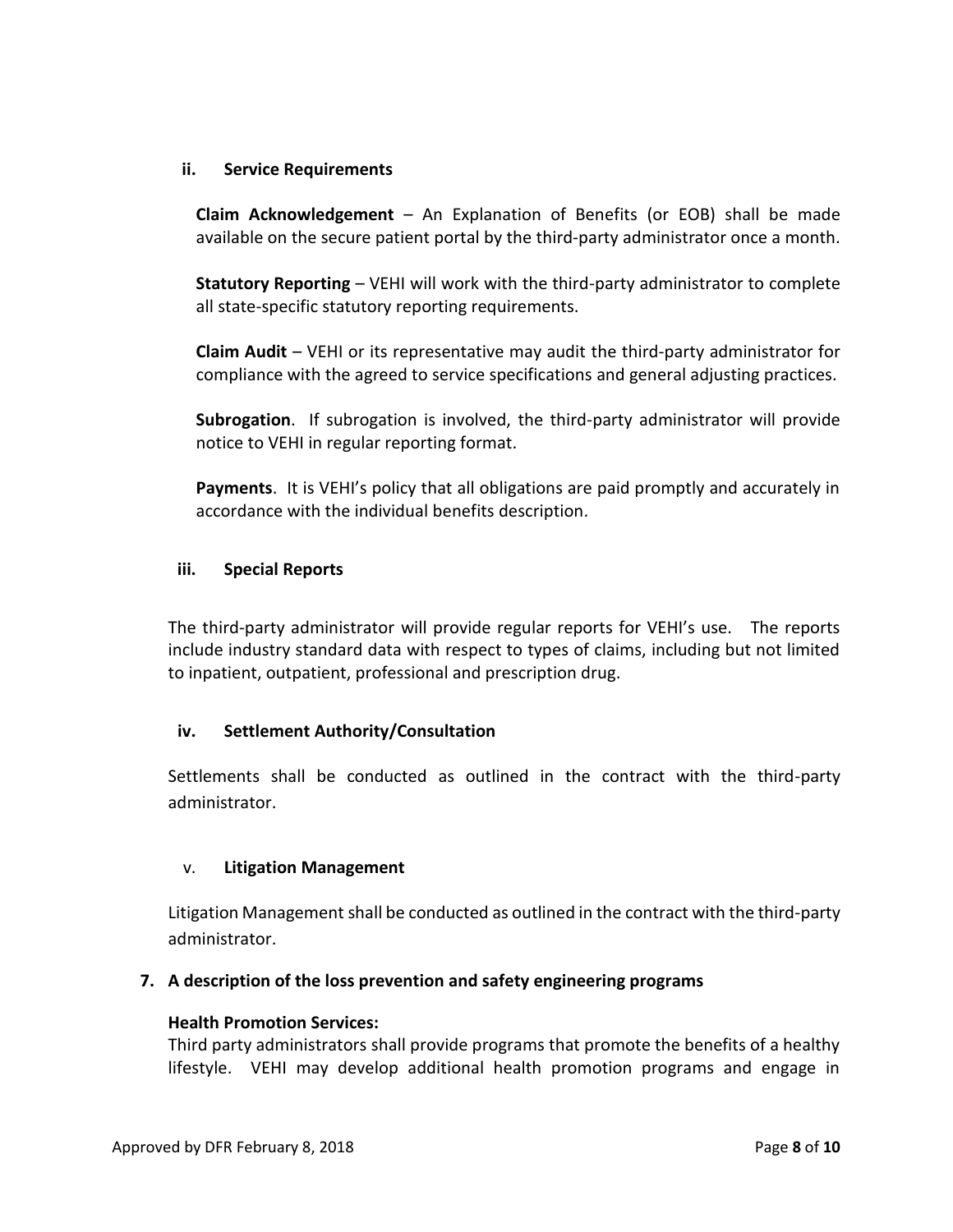additional health promotion activities to serve the needs of members as determined by the VEHI Board.

# **8. The procedure for handling the termination of individual Members, including the provisions for refunding Member Contributions**

The provisions and criteria setting forth the respective rights and obligations of VEHI and participating members upon election to terminate participation in a Program are set forth in the Member Participation Agreement at Sections II (b) and IX of the Medical Benefits Agreement and Sections II(B), VIII and X of the Dental Benefits Agreement.

Any returns of contributions will be based upon the individual claims experience of participating members, and refund decisions shall be within the sole discretion and authority of the Board.

Any and all decisions relating to contribution refunds shall be subject to Section 11 of the Rules Governing Intermunicipal Insurance Agreements as promulgated by the DFR.

# **9. The procedure for dissolution of the entire intermunicipal insurance agreement and the procedure for distribution of surplus funds in the event of dissolution**

VEHI understands and acknowledges that dissolution of a program must be accomplished in such a manner so as to preserve and protect, to the greatest extent possible, the members' rights and interests.

VEHI shall comply with the provisions set forth in Section 14 of the Rules Governing Intermunicipal Insurance Agreements, and understands that any voluntary dissolution of a Program would require the filing of a plan of dissolution with the Department of Financial Regulation, and such plan would require approval by the Department of Financial Regulation.

# **10. The investment program and guidelines to be employed in making investments**

VEHI's current investment policy, last modified in September of 2017, is on file.

# **11. The procedure for handling a deficit position of the intermunicipal insurance agreement.**

The Board of Directors of VEHI, in accordance with its Member Participation Agreement, may levy upon its members an additional assessment whenever needed to supplement the Program's fund balance to assure payment of its obligations. A member may be